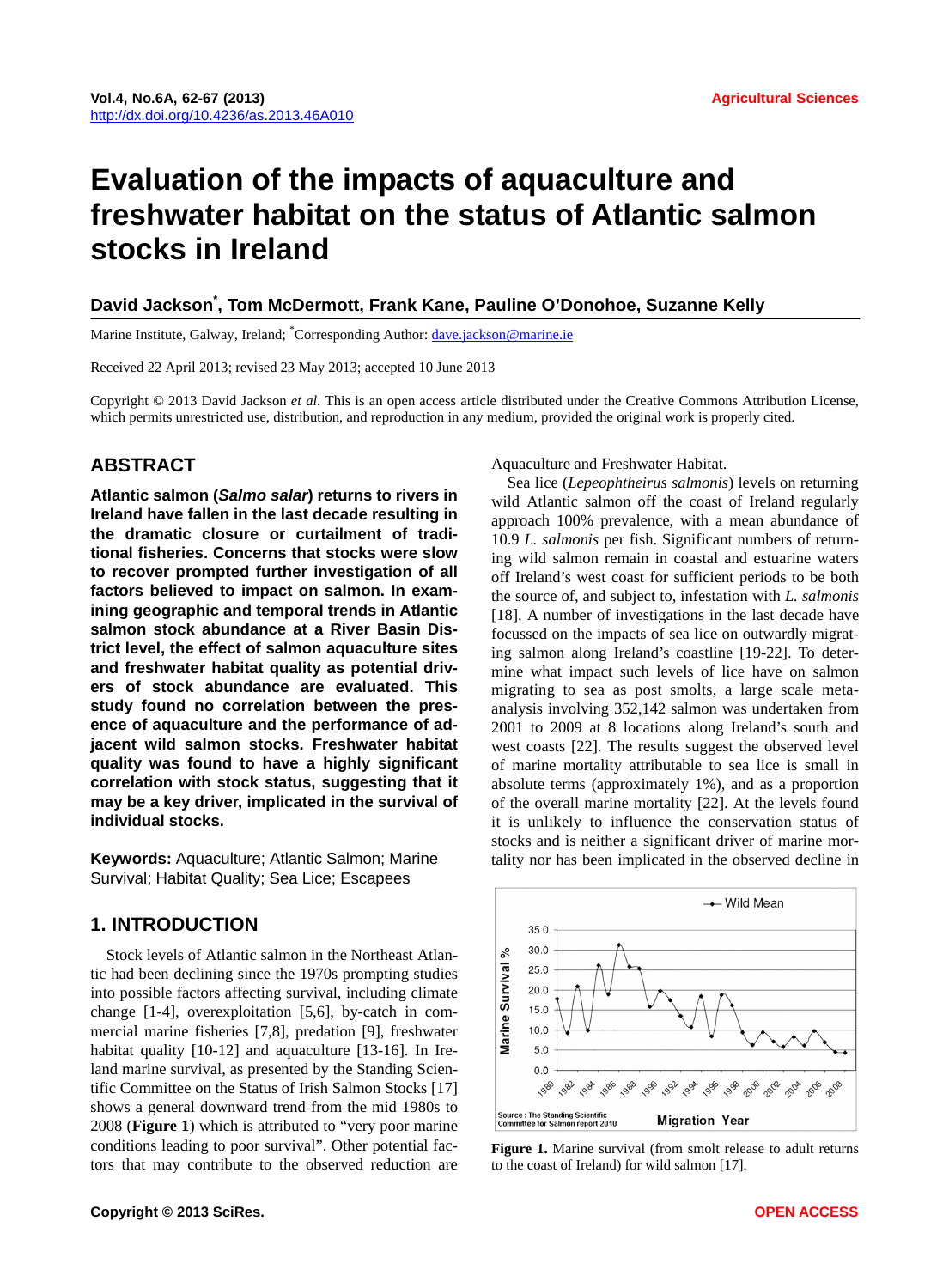marine survival in the stocks studies [19]. These results are consistent with a Norwegian research that generated broadly similar findings [23].

Rivers in Ireland are divided into seven River Basin Districts for administrative purposes with Conservation Limits established for each salmon river from 2007 [17]. Conservation Limits for stocks are based on reaching escapement targets of spawning fish into rivers that allow for a sustainable harvest of salmon into the future. Conservation limits for salmon stock complexes may therefore be defined as "the level of stock (number of spawners) that will achieve long-term average maximum sustainable yield (MSY)". The status of salmon stocks in each river is assessed based on meeting their Conservation Limit, and is classified as Open, Catch & Release (C&R) or Closed. There is significant variability in stock status between River Basin Districts. Such geographical variability points to near field factors are implicated in influencing stock status.

In examining geographic and temporal trends in stock abundance of Atlantic salmon at a River Basin District level, the authors are seeking to evaluate the effect of salmon aquaculture sites and fresh water habitat quality as potential drivers of stock abundance.

# **2. MATERIALS AND METHODS**

Published national statistics were examined to evaluate stock status on a catchment and River Basin District basis. Conservation limits and stock status, including surplus above Conservation Limits available for exploitation for each salmon river, was sourced from the reports of the Standing Scientific Committee to the Department of Communications, Energy and Natural resources [24-27]. Where rivers are meeting, or exceeding, their Conservation Limits, this surplus is available for exploitation by angling and commercial fisheries (*i.e.* the rivers are open).

The locations and active salmon aquaculture sites was obtained from the series of annual reports on the results of the National Survey of sea lice *Lepeophtheirus salmonis* Kroyer and *Caligus elongatus* Nordmann on fish farms in Ireland [28-30].

Water quality data was obtained from the Environmental Protection Agency (EPA). River water quality was classified by percentage of channel length meeting Class A unpolluted standard [31].

River Basin Districts are the administrative areas into which inland waters are divided for the purpose of management under the European Union's Water Framework Directive (WFD: 2000/60/EC). The proportion of these rivers meeting their Conservation Limits was established for each year. Salmon rivers with a population of less than ten salmon were excluded from the analysis.

# **3. RESULTS**

**Table 1** presents the data on rivers open for exploitation, including the taking of fish and on a catch and release basis. There is an increase in the rivers open nationally from 42 in 2007 to 48 in 2011. When broken down by River Basin District the trend is similar with numbers open either remaining static or increasing. The total number of rivers assessed varies slightly from year to year. This is a feature of the reports and arises due to sub-catchments being classified differently from time to time. **Figure 2** shows the proportion of rivers either Open, C&R or Closed in each River Basin District by year, including locations of active fish farm sites.

The same data is also presented as the proportions of fluvial area accessible to salmon (**Figure 3**) with commercial draft net fishing on open rivers highlighted. The West and Southwest River Basin Districts have consistently the highest proportion of rivers open throughout the period; the results are similar when expressed in terms of fluvial area accessible to salmon. The next highest proportion of rivers open is in the Northwest River Basin District.

There is no geographic correlation between the presence of salmon farms and failure of rivers to meet their Conservation Limits at a River Basin District level. In fact, the rivers in the River Basin Districts with salmon farms have performed best in terms of meeting their Conservation Limits and also in terms of ability to support a commercial catch by way of a commercial draft net fishery (**Figure 3**).

The percentage of channel length in each River Basin District meeting Class A unpolluted status is plotted for each River Basin District against the percentage of rivers meeting their conservation objective in each district (**Figure 4**). A significant geographical correlation exists between water quality in the catchment as measured by percentage Class A channel length and percentage of rivers meeting Conservation Limit ( $R^2 = 89.1\%$ , p = 0.001).

## **4. DISCUSSION**

The data presented here shows that the Conservation Limits are being met in many Irish salmon rivers and that there is a steady and sustained improvement in the overall status of Irish salmon stocks. The rivers on the West coast are in general better in this regard, and rivers in the Northwest, West and Southwest River Basin Districts support both angling and commercial draft net fisheries. There is no relationship between the presence of salmon farms and difficulties with rivers meeting their Conservation Limits. Numerous studies point to the fact of sea lice not being a factor in declining marine survival of wild salmon. The absence of any evidence for a negative correlation between salmon stock status and aquaculture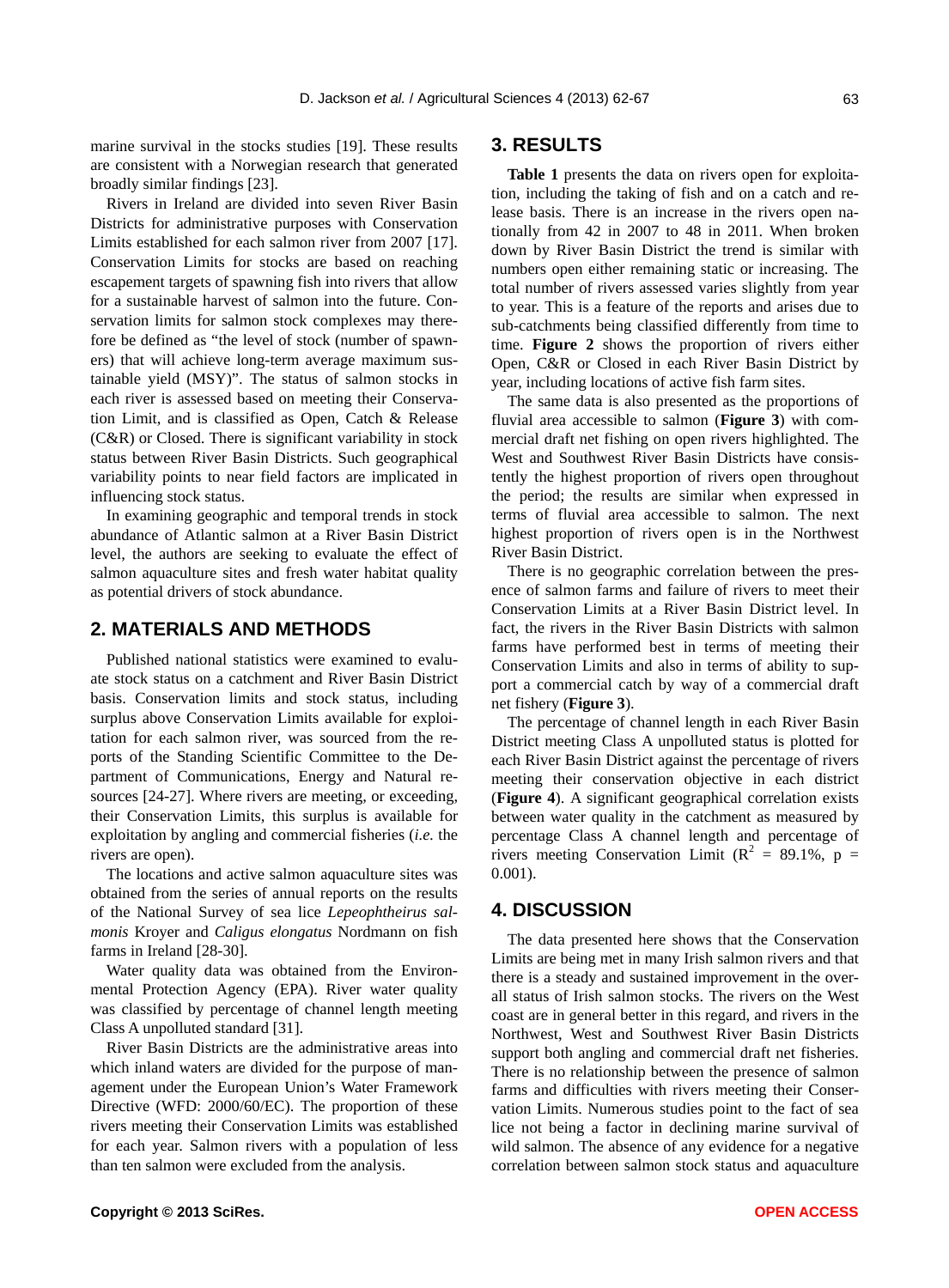| <b>Table 1.</b> Salmon rivers open for exploitation, including catch and release, by River Basin District. Where rivers are open they are |
|-------------------------------------------------------------------------------------------------------------------------------------------|
| above their Conservation Limit, where they are C&R (catch and release of fish caught) they are close to their Conservation Limit          |
| [24,27] (Source: Conservation of salmon and sea trout bye-laws as published annually by the Department of Communications, Ma-             |
| <i>rine and Natural Resources</i> in Ireland).                                                                                            |

| <b>River Basin District</b> |          | <b>Number of Rivers</b> |                  |                             |                         | Percentage of Rivers (%) |                  |                |
|-----------------------------|----------|-------------------------|------------------|-----------------------------|-------------------------|--------------------------|------------------|----------------|
|                             | Year     | Open                    | C & R            | <b>Closed</b>               | <b>Total</b>            | Open                     | C & R            | <b>Closed</b>  |
| <b>Northwest</b>            | 2007     | 9                       | $\boldsymbol{0}$ | $\epsilon$                  | 15                      | $60\,$                   | $\boldsymbol{0}$ | $40\,$         |
|                             | 2008     | 7                       | $\boldsymbol{0}$ | $\,8\,$                     | 15                      | $47\,$                   | $\boldsymbol{0}$ | 53             |
|                             | 2009     | $\,$ 8 $\,$             | $\boldsymbol{0}$ | $\boldsymbol{7}$            | 15                      | 53                       | $\boldsymbol{0}$ | 47             |
|                             | 2010     | 8                       | $\overline{c}$   | 5                           | 15                      | 53                       | 13               | 33             |
|                             | 2011     | 9                       | $\overline{c}$   | $\mathfrak{Z}$              | 14                      | 64                       | 14               | $21\,$         |
| West                        | 2007     | 16                      | $\overline{4}$   | $\overline{4}$              | 24                      | 67                       | 17               | 17             |
|                             | 2008     | 17                      | 5                | $\mathbf{1}$                | $23\,$                  | 74                       | $22\,$           | $\overline{4}$ |
|                             | 2009     | 15                      | 5                | $\sqrt{2}$                  | $22\,$                  | 68                       | 23               | 9              |
|                             | 2010     | 18                      | $\overline{4}$   | $\mathbf{1}$                | $23\,$                  | 78                       | 17               | $\overline{4}$ |
|                             | 2011     | 17                      | 5                | $\mathbf{1}$                | 23                      | 74                       | 22               | $\overline{4}$ |
| Shannon                     | 2007     | $\overline{c}$          | $\boldsymbol{0}$ | $\overline{4}$              | 6                       | 33                       | $\boldsymbol{0}$ | 67             |
|                             | 2008     | $\sqrt{2}$              | $\boldsymbol{0}$ | 3                           | 5                       | 40                       | $\boldsymbol{0}$ | 60             |
|                             | 2009     | $\boldsymbol{2}$        | $\boldsymbol{0}$ | $\mathfrak{Z}$              | $\sqrt{5}$              | 40                       | $\boldsymbol{0}$ | 60             |
|                             | 2010     | $\sqrt{2}$              | $\boldsymbol{0}$ | $\mathfrak{Z}$              | 5                       | 40                       | $\boldsymbol{0}$ | 60             |
|                             | 2011     | $\sqrt{2}$              | $\boldsymbol{0}$ | 3                           | 5                       | $40\,$                   | $\boldsymbol{0}$ | 60             |
| Southwest                   | 2007     | 14                      | $\boldsymbol{0}$ | 6                           | $20\,$                  | 70                       | $\boldsymbol{0}$ | $30\,$         |
|                             | 2008     | 15                      | $\overline{4}$   | $\boldsymbol{2}$            | $21\,$                  | 71                       | 19               | $10\,$         |
|                             | 2009     | 19                      | 3                | $\overline{4}$              | $26\,$                  | 73                       | 12               | $15\,$         |
|                             | 2010     | 19                      | $\boldsymbol{0}$ | 5                           | 24                      | 79                       | $\boldsymbol{0}$ | $21\,$         |
|                             | 2011     | 16                      | 5                | $\mathbf{1}$                | $22\,$                  | 73                       | 23               | $\sqrt{5}$     |
| Southeast                   | 2007     | $\boldsymbol{0}$        | $\sqrt{2}$       | $\boldsymbol{2}$            | $\overline{4}$          | $\boldsymbol{0}$         | $50\,$           | $50\,$         |
|                             | 2008     | $\boldsymbol{0}$        | 3                | $\mathfrak{Z}$              | 6                       | $\boldsymbol{0}$         | $50\,$           | $50\,$         |
|                             | 2009     | $\boldsymbol{0}$        | 3                | $\ensuremath{\mathfrak{Z}}$ | $\sqrt{6}$              | $\boldsymbol{0}$         | 50               | $50\,$         |
|                             | 2010     | $\mathbf{1}$            | $\sqrt{2}$       | $\sqrt{2}$                  | 5                       | $20\,$                   | $40\,$           | $40\,$         |
|                             | 2011     | $\overline{c}$          | $\mathbf{1}$     | $\sqrt{2}$                  | 5                       | 40                       | 20               | 40             |
| East                        | 2007     | $\boldsymbol{0}$        | $\boldsymbol{0}$ | $\sqrt{2}$                  | $\sqrt{2}$              | $\boldsymbol{0}$         | $\boldsymbol{0}$ | $100\,$        |
|                             | 2008     | $\boldsymbol{0}$        | $\mathbf{1}$     | $\sqrt{2}$                  | $\mathfrak{Z}$          | $\boldsymbol{0}$         | 33               | 67             |
|                             | 2009     | $\boldsymbol{0}$        | $\mathbf{1}$     | $\sqrt{2}$                  | $\mathfrak z$           | $\boldsymbol{0}$         | 33               | 67             |
|                             | 2010     | $\boldsymbol{0}$        | $\mathbf{1}$     | $\overline{c}$              | 3                       | $\boldsymbol{0}$         | 33               | 67             |
|                             | 2011     | $\boldsymbol{0}$        | $\mathbf{1}$     | $\sqrt{2}$                  | $\mathfrak{Z}$          | $\boldsymbol{0}$         | 33               | 67             |
| Neagh-Bann                  | 2007     | $\mathbf{1}$            | $\mathbf{I}$     | $\overline{\mathbf{c}}$     | 4                       | 25                       | <b>25</b>        | $50\,$         |
|                             | 2008     | $\,1$                   | $\mathbf{1}$     | $\sqrt{2}$                  | $\overline{4}$          | $25\,$                   | $25\,$           | $50\,$         |
|                             | 2009     | $1\,$                   | $\mathbf{1}$     | $\sqrt{2}$                  | $\overline{\mathbf{4}}$ | 25                       | 25               | 50             |
|                             | 2010     | $\mathbf{1}$            | $\,1$            | $\sqrt{2}$                  | $\overline{4}$          | $25\,$                   | $25\,$           | $50\,$         |
|                             | 2011     | $\sqrt{2}$              | $\,1$            | $\,1$                       | $\overline{4}$          | $50\,$                   | $25\,$           | $25\,$         |
|                             |          |                         |                  |                             |                         |                          |                  |                |
| <b>National</b>             | 2007     | $42\,$                  | $\boldsymbol{7}$ | $26\,$                      | $75\,$                  | 56                       | 9                | $35\,$         |
|                             | 2008     | $42\,$                  | 14               | $21\,$                      | $77\,$                  | 55                       | $18\,$           | $27\,$         |
|                             | 2009     | $45\,$                  | $13\,$           | $23\,$                      | $81\,$                  | 56                       | $16\,$           | $28\,$         |
|                             | 2010     | $\sqrt{48}$             | $10\,$           | $20\,$                      | $78\,$                  | 62                       | $13\,$           | $26\,$         |
|                             | $2011\,$ | $\sqrt{48}$             | $15\,$           | 13                          | $76\,$                  | 63                       | $20\,$           | $17\,$         |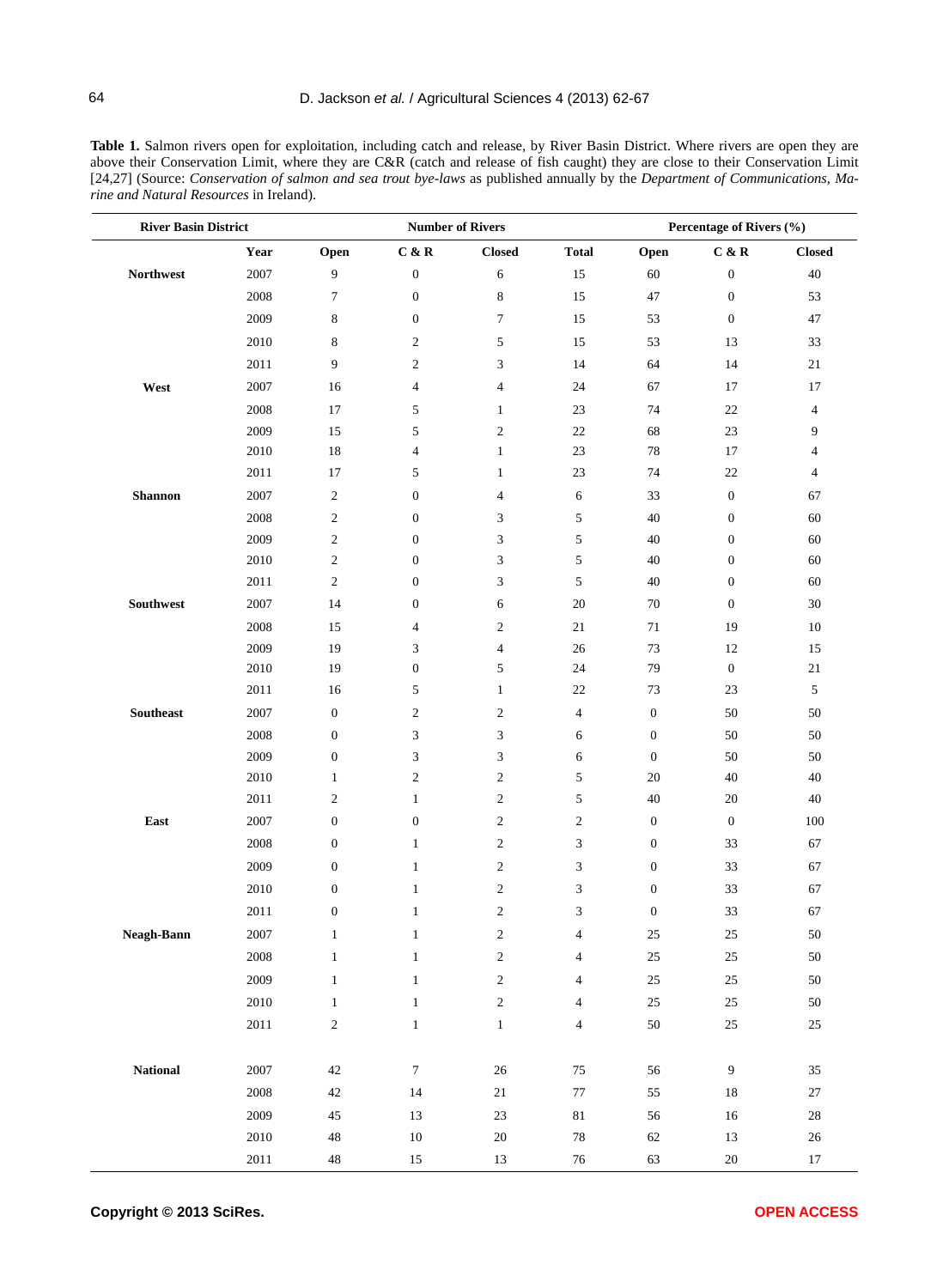

Catch & Release Closed **Fish Farm site** 

**Figure 2.** Map showing the proportion of rivers in each River Basin District which are open for fishing, being fished on a Catch & Release basis or closed to exploitation [24-27]. Locations of salmon farm sites operational in each year [29-31] are indicated. (Source: *Conservation of salmon and sea trout bye-laws* as published annually by the *Department of Communications*, *Marine and Natural Resources* in Ireland).



Figure 3. Map showing the proportion of rivers, measured as fluvial area accessible to salmon (m<sup>2</sup>), in each River Basin District which are open for fishing, being fished on a Catch & Release basis, or closed to angling [24-27]. Locations of commercial salmon draft net fishing sites are indicated. (Source: *Conservation of salmon and sea trout bye-laws* as published annually by the *Department of Communications*, *Marine and Natural Resources* in Ireland).



**Figure 4.** Relationship between salmon stock status as measured by percentage of rivers open for exploitation [24-27], and water quality of river channels [31] grouped by River Basin Districts. A regression line is fitted with  $R^2$  value indicated.

operations would suggest that there is also no discernible negative impact from escapees on the stocks studied. This conclusion is supported by the finding of O'Maoleidigh *et al.* [32] that fish farm escapees in Ireland are at a low level and contribute little to spawning stocks.

There is a significant correlation between unpolluted water quality in catchments and the numbers of rivers meeting their Conservation Limits (**Figure 4**). This correlation would suggest that the quality of freshwater habitat may be a key driver, implicated in the survival of individual wild salmon stocks.

Since the introduction of Conservation Limits in 2007 exploitation of salmon stocks has been reduced. The commercial offshore mixed-stock drift net fishery was closed since 2007. In addition angling pressure has been curtailed by closure of certain rivers, the introduction of Bye-Laws limiting catches and restrictions to angling for Spring salmon. The improvement of stock status over the study period would suggest that these conservation measures are contributing to stock recovery in a period of low marine survival.

#### **5. CONCLUSION**

This study found no correlation between the presence

2007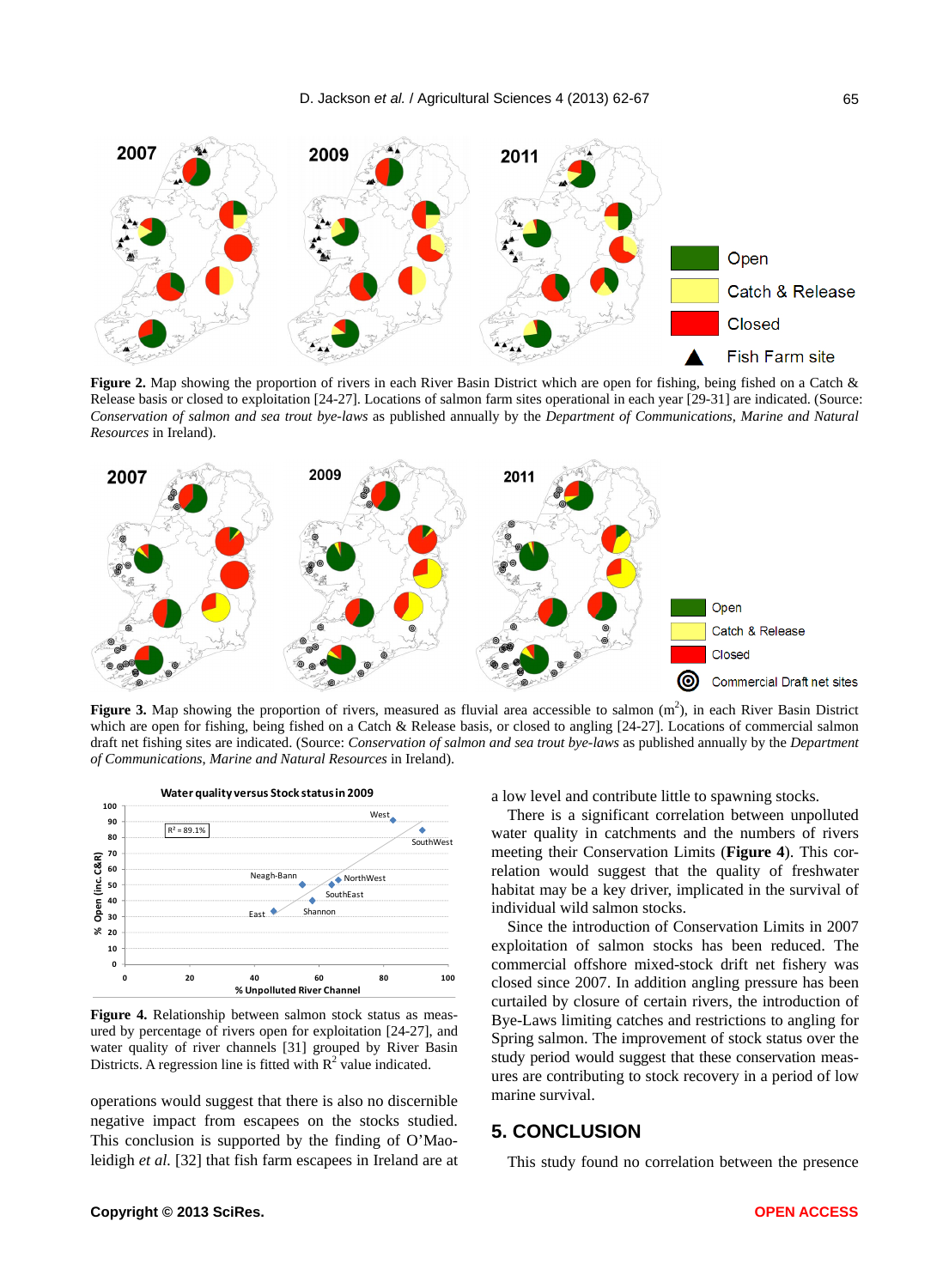of aquaculture and the performance of adjacent wild salmon stocks. This finding supports previous research on farm escapees and sea lice which found little influence of escaped farmed salmon on spawning stocks [32], and sea lice were a minor and irregular component in marine mortality [22]. Freshwater habitat quality was found to have a highly significant correlation with stock status.

#### **REFERENCES**

- [1] Friedland, K.D., Chaput, G. and MacLean, J.C. (2005) The emerging role of climate in post-smolt growth of Atlantic salmon. *ICES Journal of Marine Science*, **62**, 1338- 1349. [doi:10.1016/j.icesjms.2005.04.013](http://dx.doi.org/10.1016/j.icesjms.2005.04.013)
- [2] Friedland, K.D., MacLean, J.C., Hansen, L.P., Peyronnet, A.J., Karlsson, L., Reddin, D.G., Maoiléidigh, N.Ó. and McCarthy, J.L. (2009) The recruitment of Atlantic salmon in Europe. *ICES Journal of Marine Science*, **66**, 289-304. [doi:10.1093/icesjms/fsn210](http://dx.doi.org/10.1093/icesjms/fsn210)
- [3] Peyronnet, L.A., Friedland, K.D., Maoileidigh, N.Ó., Manning, M. and Poole, W.R. (2007) Links between patterns of marine growth and survival of Atlantic salmon Salmosalar L. *Journal of Fish Biology*, **71**, 684-700. [doi:10.1111/j.1095-8649.2007.01538.x](http://dx.doi.org/10.1111/j.1095-8649.2007.01538.x)
- [4] Todd, C.D., Hughes, S.L., Marshall, C.T., MacLean, J.C., Lonergan, M.E. and Biuw, E.M. (2008) Detrimental effects of recent ocean surface warming on growth condition of Atlantic salmon. *Global Change Biology*, **14**, 958 970. [doi:10.1111/j.1365-2486.2007.01522.x](http://dx.doi.org/10.1111/j.1365-2486.2007.01522.x)
- [5] Rago, P.J., Reddin, D.G., Porter, T.R., Meerburg, D.J., Friedland, K.D. and Potter, E.C.E. (1993) A continental run reconstruction model for the non-maturing component of North American Atlantic salmon: Analysis of fisheries in Greenland and Newfoundland-Labrador, 1974- 1991. *ICES Document*, CM 1993/M: 25.
- [6] Potter, E.C.E. and Dunkley, D.A. (1993) Evaluation of marine exploitation of salmon in Europe. In: Mills, D., Ed., *Salmon in the Sea*, *and New Enhancement Strategies*, Fishing News Books, Oxford, 203-219.
- [7] Hansen, L.P., Holm, M., Hoist, J.C. and Jacobsen, J.A., (2003) The ecology of post-smolts of Atlantic Salmon Chapter 4. In: *Salmon at the Edge*, Blackwell Science Ltd., 25-39. [doi:10.1002/9780470995495.ch4](http://dx.doi.org/10.1002/9780470995495.ch4)
- [8] Mork, K.A., Gilbey, J., Hansen, L.P., Jensen, A.J., Jacobsen, J.A., Holm, M., Holst, J.C., Maoiléidigh, N.Ó., Vikebø, F., McGinnity, P., Melle, W., Thomas, K., Verspoor, E. and Wennevik, V. (2012) Modelling the migration of postsmolt Atlantic salmon (*Salmosalar*) in the Northeast Atlantic. *ICES Journal of Marine Science*, fss108v1-fss108.
- [9] Butler, J.R.A., Middlemas, S.J., Graham, I.M., Thompson, P.M. and Armstrong, J.D. (2006) Modelling the impacts of removing seal predation from Atlantic salmon, *Salmosalar*, rivers in Scotland: A tool for targeting conflict resolution. *Fisheries Management and Ecology*, **13**, 285 291. [doi:10.1111/j.1365-2400.2006.00504.x](http://dx.doi.org/10.1111/j.1365-2400.2006.00504.x)
- [10] Gibson, R.J. (1993) The Atlantic salmon in fresh water: Spawning, rearing and production. *Reviews in Fish Biol-*

*ogy and Fisheries*, **3**, 39-73. [doi:10.1007/BF00043297](http://dx.doi.org/10.1007/BF00043297)

- [11] Mäki-Petäys, A., Huusko, A., Erkinaro, J. and Muotka, T. (2002) Transferability of habitat suitability criteria of juvenile Atlantic salmon (Salmosalar). *Canadian Journal of Fisheries and Aquatic Sciences*, **59**, 218-228. [doi:10.1139/f01-209](http://dx.doi.org/10.1139/f01-209)
- [12] Einum, S. and Nislow, K.H. (2011) Variation in population size through time and space: Theory and recent empirical advances from Atlantic salmon. In: Aas, Ø., Einum, S., Klemetsen, A. and Skurdal, J., Eds., *Atlantic Salmon Ecology*, Wiley-Blackwell, New York, 277-298.
- [13] Crozier, W.W. (2000) Escaped farmed salmon, *Salmosalar* L., in the Glenarm River, Northern Ireland: Genetic status of the wild population 7 years on. *Fisheries Management and Ecology*, **7**, 437-446. [doi:10.1046/j.1365-2400.2000.00219.x](http://dx.doi.org/10.1046/j.1365-2400.2000.00219.x)
- [14] Skilbrei, O.T. and Wennevik, V. (2006) Survival and growth of sea-ranched Atlantic salmon, Salmosalar L., treated against sea lice before release. *ICES Journal of Marine Science*, **63**, 1317-1325. [doi:10.1016/j.icesjms.2006.04.012](http://dx.doi.org/10.1016/j.icesjms.2006.04.012)
- [15] Karlsson, S., Moen, T., Lien, S., Glover, K. and Hindar, K. (2011) Generic genetic differences between farmed and wild Atlantic salmon identified from a 7K SNP-chip. *Molecular Ecology Resources*, **11**, 247-253.
- [16] Glover, K.A., Quintela, M., Wennevik, V., Besnier, F., Sørvik, A.G.E., et al. (2012) Three decades of farmed escapees in the wild: A spatio-temporal analysis of Atlantic salmon population genetic structure throughout Norway. *PLoS ONE*, **7**, e43129. [doi:10.1371/journal.pone.0043129](http://dx.doi.org/10.1371/journal.pone.0043129)
- [17] Anon (2010) Report of the standing scientific committee to the department of communications, energy and natural resources—The status of Irish salmon stocks in 2009 and precautionary catch advice for 2010. Department of Communications, Marine and Natural Resources, Dublin.
- [18] Jackson, D., Kane, F., O'Donohoe, P., Mc Dermott, T., Kelly, S., Drumm, A. and Newell, J. (2013) Sea lice levels on wild Atlantic salmon, Salmosalar L., returning to the coast of Ireland*. Journal of Fish Diseases*, **36**, 293- 298. [doi:10.1111/jfd.12059](http://dx.doi.org/10.1111/jfd.12059)
- [19] Jackson, D., Cotter, D., O'Maoileidigh, N., O'Donohoe, P., White, J., Kane, F., Kelly, S., McDermott, T., McEvoy, S., Drumm, A., Cullen, A. and Rogan, G. (2011) An evaluation of the impact of early infestation with the salmon louse *Lepeophtheirus salmonis* on the subsequent survival of outwardly migrating Atlantic salmon, *Salmosalar* L., smolts. *Aquaculture*, **320**, 159-163. [doi:10.1016/j.aquaculture.2011.03.029](http://dx.doi.org/10.1016/j.aquaculture.2011.03.029)
- [20] Jackson, D., Cotter, D., O'Maoileidigh, N., O'Donohoe, P., White, J., Kane, F., Kelly, S., McDermott, T., McEvoy, S., Drumm, A. and Cullen, A. (2011) Impact of early infestation with the salmon louse *Lepeophtheirus salmonis* on the subsequent survival of outwardly migrating Atlantic salmon smolts from a number of rivers on Ireland's south and west coast. *Aquaculture*, **319**, 37-40. [doi:10.1016/j.aquaculture.2011.06.042](http://dx.doi.org/10.1016/j.aquaculture.2011.06.042)
- [21] Gargan, P.G., Forde, G., Hazon, N., Russell, D.J.F. and Todd, C.D. (2012) Evidence for sea lice-induced marine mortality of Atlantic salmon (Salmosalar) in western Ire-